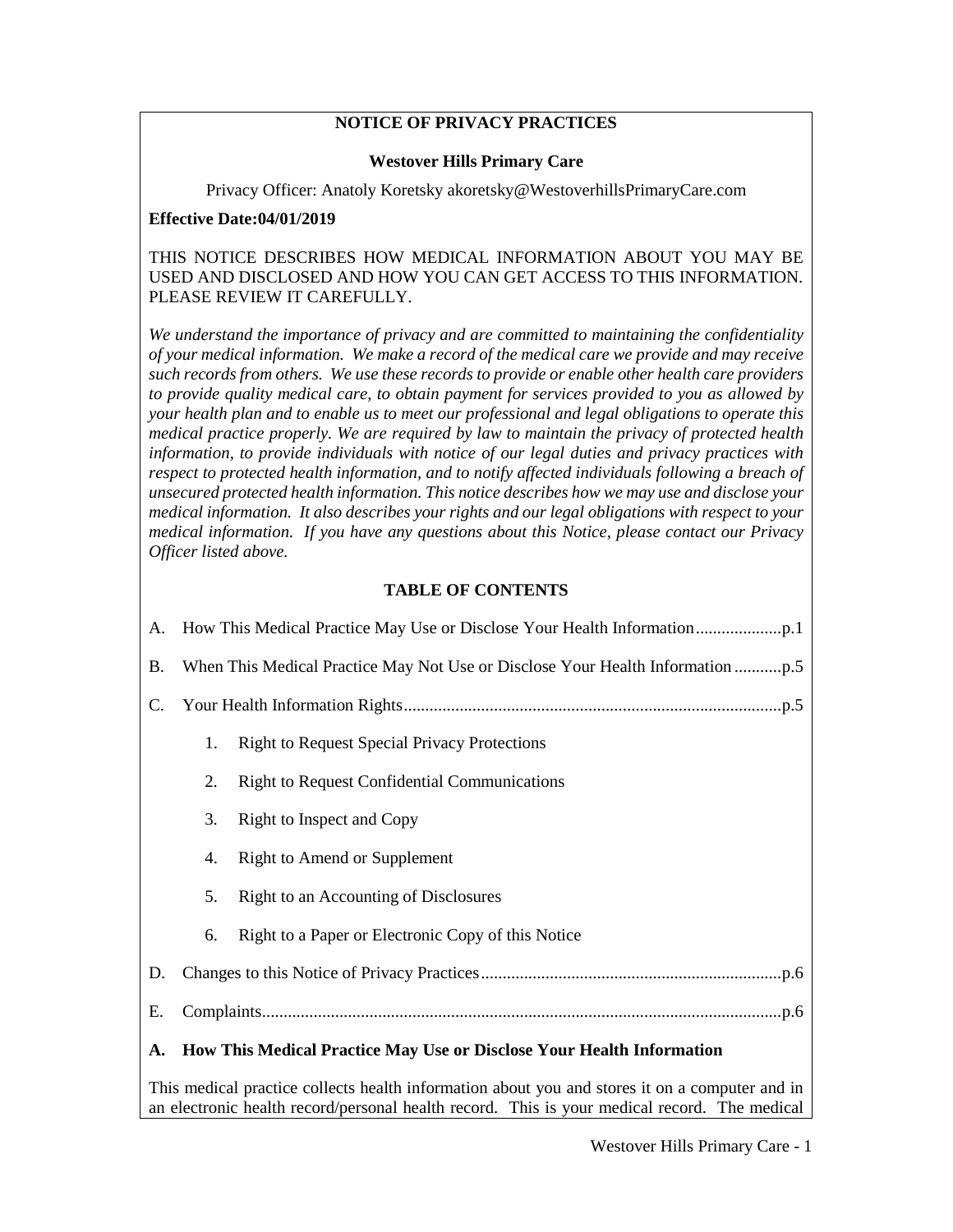record is the property of this medical practice, but the information in the medical record belongs to you. The law permits us to use or disclose your health information for the following purposes:

- 1. Treatment. We use medical information about you to provide your medical care. We disclose medical information to our employees and others who are involved in providing the care you need. For example, we may share your medical information with other physicians or other health care providers who will provide services that we do not provide. Or we may share this information with a pharmacist who needs it to dispense a prescription to you, or a laboratory that performs a test. We may also disclose medical information to members of your family or others who can help you when you are sick or injured, or after you die.
- 2. Payment. We use and disclose medical information about you to obtain payment for the services we provide. For example, we give your health plan the information it requires before it will pay us. We may also disclose information to other health care providers to assist them in obtaining payment for services they have provided to you.
- 3. Health Care Operations. We may use and disclose medical information about you to operate this medical practice. For example, we may use and disclose this information to review and improve the quality of care we provide, or the competence and qualifications of our professional staff. Or we may use and disclose this information to get your health plan to authorize services or referrals. We may also use and disclose this information as necessary for medical reviews, legal services and audits, including fraud and abuse detection and compliance programs and business planning and management. We may also share your medical information with our "business associates," such as our billing service, that perform administrative services for us. We have a written contract with each of these business associates that contains terms requiring them and their subcontractors to protect the confidentiality and security of your protected health information. We may also share your information with other health care providers, health care clearinghouses or health plans that have a relationship with you, when they request this information to help them with their quality assessment and improvement activities, their patient-safety activities, their population-based efforts to improve health or reduce health care costs, their protocol development, case management or care-coordination activities, their review of competence, qualifications and performance of health care professionals, their training programs, their accreditation, certification or licensing activities, or their health care fraud and abuse detection and compliance efforts. [*Participants in organized health care arrangements only should add*: We may also share medical information about you with the other health care providers, health care clearinghouses and health plans that participate with us in "organized health care arrangements" (OHCAs) for any of the OHCAs' health care operations. OHCAs include hospitals, physician organizations, health plans, and other entities which collectively provide health care services. A listing of the OHCAs we participate in is available from the Privacy Official.]
- 4. Appointment Reminders. We may use and disclose medical information to contact and remind you about appointments. If you are not home, we may leave this information on your answering machine or in a message left with the person answering the phone.
- 5. Sign In Sheet. We may use and disclose medical information about you by having you sign in when you arrive at our office. We may also call out your name when we are ready to see you.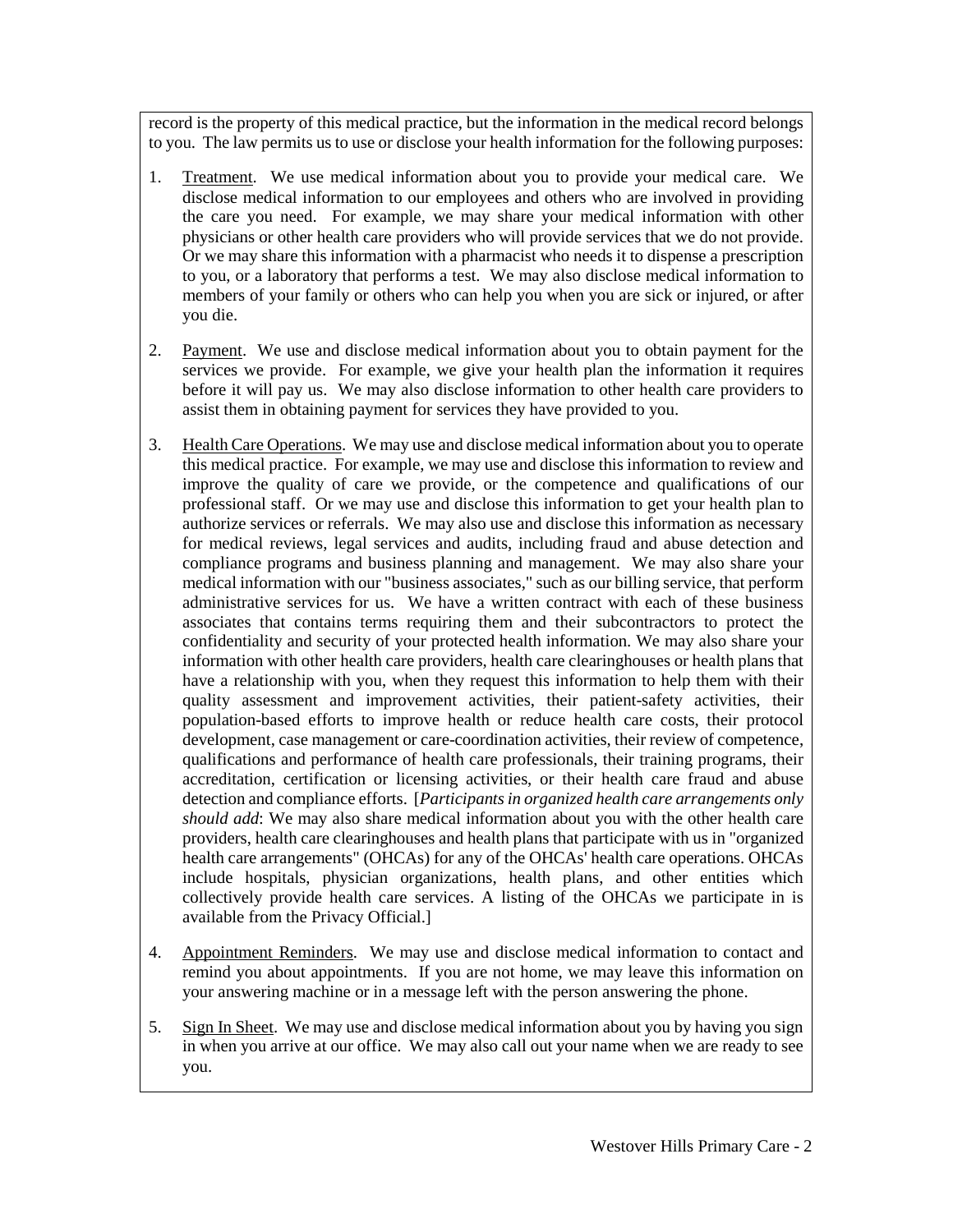- 6. Notification and Communication With Family. We may disclose your health information to notify or assist in notifying a family member, your personal representative or another person responsible for your care about your location, your general condition or, unless you had instructed us otherwise, in the event of your death. In the event of a disaster, we may disclose information to a relief organization so that they may coordinate these notification efforts. We may also disclose information to someone who is involved with your care or helps pay for your care. If you are able and available to agree or object, we will give you the opportunity to object prior to making these disclosures, although we may disclose this information in a disaster even over your objection if we believe it is necessary to respond to the emergency circumstances. If you are unable or unavailable to agree or object, our health professionals will use their best judgment in communication with your family and others.
- 7. Marketing. Provided we do not receive any payment for making these communications, we may contact you to give you information about products or services related to your treatment, case management or care coordination, or to direct or recommend other treatments, therapies, health care providers or settings of care that may be of interest to you. We may similarly describe products or services provided by this practice and tell you which health plans this practice participates in. We may also encourage you to maintain a healthy lifestyle and get recommended tests, participate in a disease management program, provide you with small gifts, tell you about government sponsored health programs or encourage you to purchase a product or service when we see you, for which we may be paid. Finally, we may receive compensation which covers our cost of reminding you to take and refill your medication, or otherwise communicate about a drug or biologic that is currently prescribed for you. We will not otherwise use or disclose your medical information for marketing purposes or accept any payment for other marketing communications without your prior written authorization. The authorization will disclose whether we receive any compensation for any marketing activity you authorize, and we will stop any future marketing activity to the extent you revoke that authorization.
- 8. Sale of Health Information. We will not sell your health information without your prior written authorization. The authorization will disclose that we will receive compensation for your health information if you authorize us to sell it, and we will stop any future sales of your information to the extent that you revoke that authorization.
- 9. Required by Law. As required by law, we will use and disclose your health information, but we will limit our use or disclosure to the relevant requirements of the law. When the law requires us to report abuse, neglect or domestic violence, or respond to judicial or administrative proceedings, or to law enforcement officials, we will further comply with the requirement set forth below concerning those activities.
- 10. Public Health. We may, and are sometimes required by law, to disclose your health information to public health authorities for purposes related to: preventing or controlling disease, injury or disability; reporting child, elder or dependent adult abuse or neglect; reporting domestic violence; reporting to the Food and Drug Administration problems with products and reactions to medications; and reporting disease or infection exposure. When we report suspected elder or dependent adult abuse or domestic violence, we will inform you or your personal representative promptly unless in our best professional judgment, we believe the notification would place you at risk of serious harm or would require informing a personal representative we believe is responsible for the abuse or harm.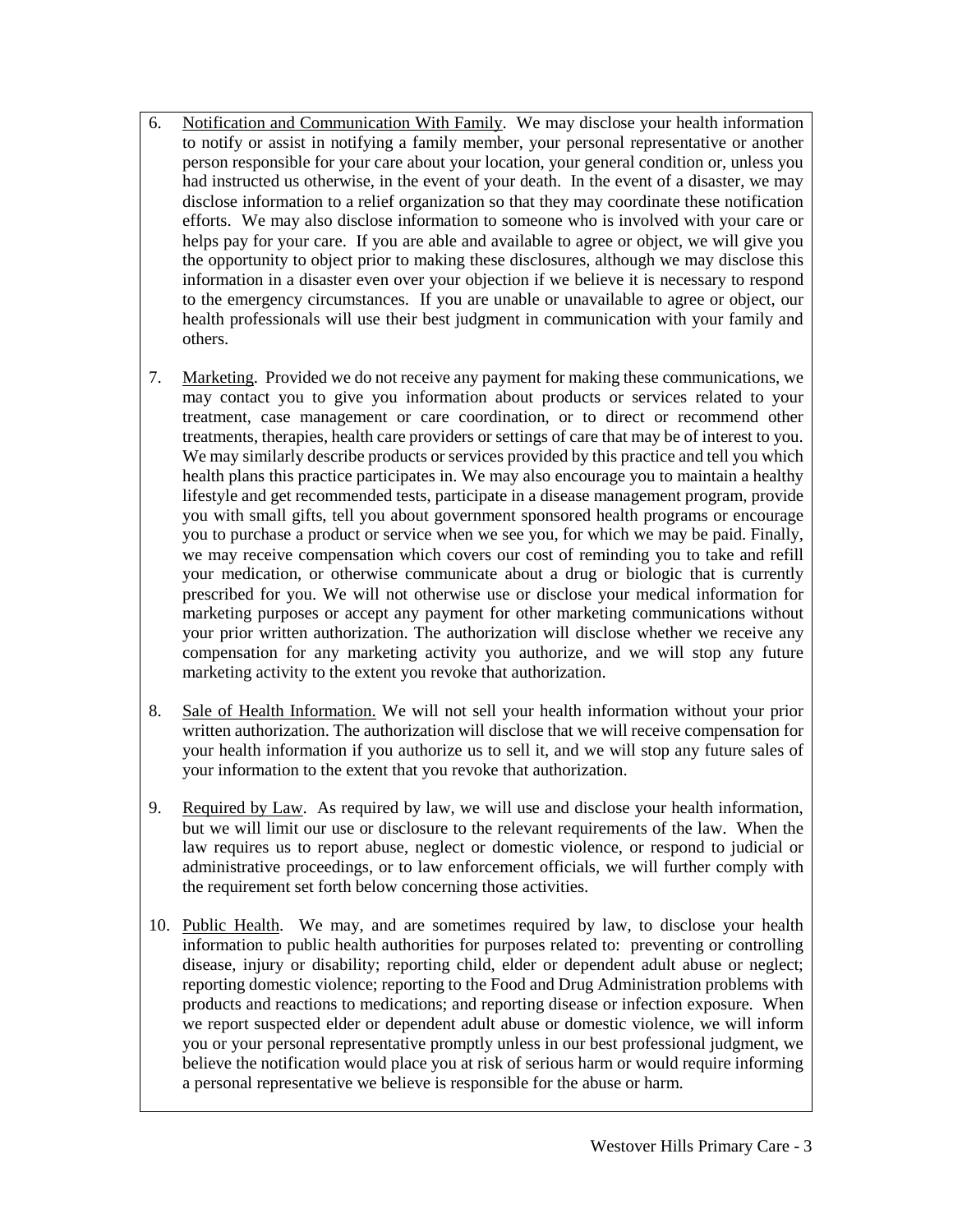- 11. Health Oversight Activities. We may, and are sometimes required by law, to disclose your health information to health oversight agencies during the course of audits, investigations, inspections, licensure and other proceedings, subject to the limitations imposed by law.
- 12. Judicial and Administrative Proceedings. We may, and are sometimes required by law, to disclose your health information in the course of any administrative or judicial proceeding to the extent expressly authorized by a court or administrative order. We may also disclose information about you in response to a subpoena, discovery request or other lawful process if reasonable efforts have been made to notify you of the request and you have not objected, or if your objections have been resolved by a court or administrative order.
- 13. Law Enforcement. We may, and are sometimes required by law, to disclose your health information to a law enforcement official for purposes such as identifying or locating a suspect, fugitive, material witness or missing person, complying with a court order, warrant, grand jury subpoena and other law enforcement purposes.
- 14. Coroners. We may, and are often required by law, to disclose your health information to coroners in connection with their investigations of deaths.
- 15. Organ or Tissue Donation. We may disclose your health information to organizations involved in procuring, banking or transplanting organs and tissues.
- 16. Public Safety. We may, and are sometimes required by law, to disclose your health information to appropriate persons in order to prevent or lessen a serious and imminent threat to the health or safety of a particular person or the general public.
- 17. Proof of Immunization. We will disclose proof of immunization to a school that is required to have it before admitting a student where you have agreed to the disclosure on behalf of yourself or your dependent.
- 18. Specialized Government Functions. We may disclose your health information for military or national security purposes or to correctional institutions or law enforcement officers that have you in their lawful custody.
- 19. Workers' Compensation. We may disclose your health information as necessary to comply with workers' compensation laws. For example, to the extent your care is covered by workers' compensation, we will make periodic reports to your employer about your condition. We are also required by law to report cases of occupational injury or occupational illness to the employer or workers' compensation insurer.
- 20. Change of Ownership. In the event that this medical practice is sold or merged with another organization, your health information/record will become the property of the new owner, although you will maintain the right to request that copies of your health information be transferred to another physician or medical group.
- 21. Breach Notification. In the case of a breach of unsecured protected health information, we will notify you as required by law. If you have provided us with a current e-mail address, we may use e-mail to communicate information related to the breach. In some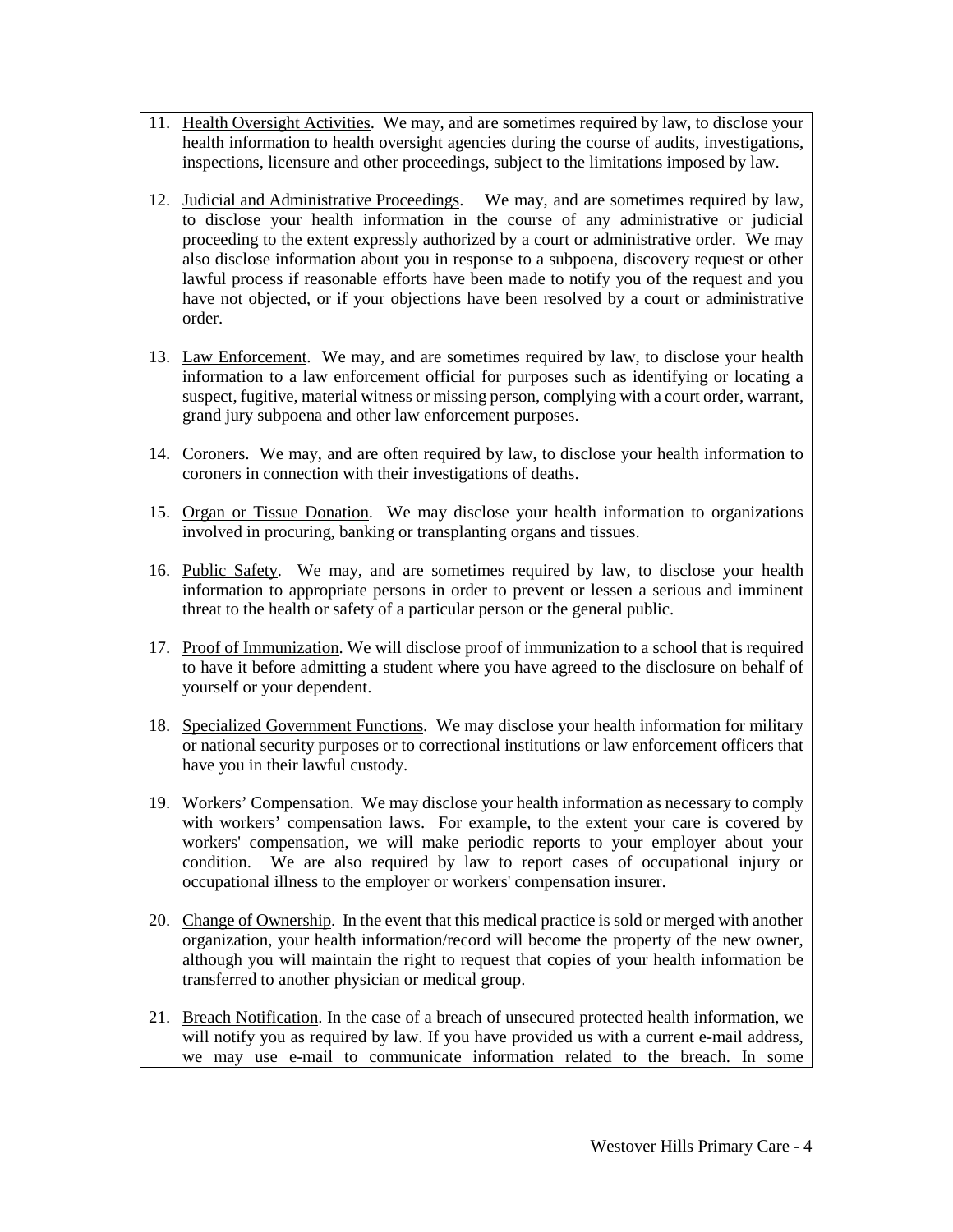circumstances our business associate may provide the notification. We may also provide notification by other methods as appropriate.

22. Research. We may disclose your health information to researchers conducting research with respect to which your written authorization is not required as approved by an Institutional Review Board or privacy board, in compliance with governing law.

# <span id="page-4-0"></span>**B. When This Medical Practice May Not Use or Disclose Your Health Information**

Except as described in this Notice of Privacy Practices, this medical practice will, consistent with its legal obligations, not use or disclose health information which identifies you without your written authorization. If you do authorize this medical practice to use or disclose your health information for another purpose, you may revoke your authorization in writing at any time.

#### <span id="page-4-1"></span>**C. Your Health Information Rights**

- 1. Right to Request Special Privacy Protections. You have the right to request restrictions on certain uses and disclosures of your health information by a written request specifying what information you want to limit, and what limitations on our use or disclosure of that information you wish to have imposed. If you tell us not to disclose information to your commercial health plan concerning health care items or services for which you paid for in full out-of-pocket, we will abide by your request, unless we must disclose the information for treatment or legal reasons. We reserve the right to accept or reject any other request, and will notify you of our decision.
- 2. Right to Request Confidential Communications. You have the right to request that you receive your health information in a specific way or at a specific location. For example, you may ask that we send information to a particular e-mail account or to your work address. We will comply with all reasonable requests submitted in writing which specify how or where you wish to receive these communications.
- 3. Right to Inspect and Copy. You have the right to inspect and copy your health information, with limited exceptions. To access your medical information, you must submit a written request detailing what information you want access to, whether you want to inspect it or get a copy of it, and if you want a copy, your preferred form and format. We will provide copies in your requested form and format if it is readily producible, or we will provide you with an alternative format you find acceptable, or if we can't agree and we maintain the record in an electronic format, your choice of a readable electronic or hardcopy format. We will also send a copy to any other person you designate in writing. We will charge a reasonable fee which covers our costs for labor, supplies, postage, and if requested and agreed to in advance, the cost of preparing an explanation or summary. We may deny your request under limited circumstances. If we deny your request to access your child's records or the records of an incapacitated adult you are representing because we believe allowing access would be reasonably likely to cause substantial harm to the patient, you will have a right to appeal our decision. If we deny your request to access your psychotherapy notes, you will have the right to have them transferred to another mental health professional.
- 4. Right to Amend or Supplement. You have a right to request that we amend your health information that you believe is incorrect or incomplete. You must make a request to amend in writing, and include the reasons you believe the information is inaccurate or incomplete. We are not required to change your health information, and will provide you with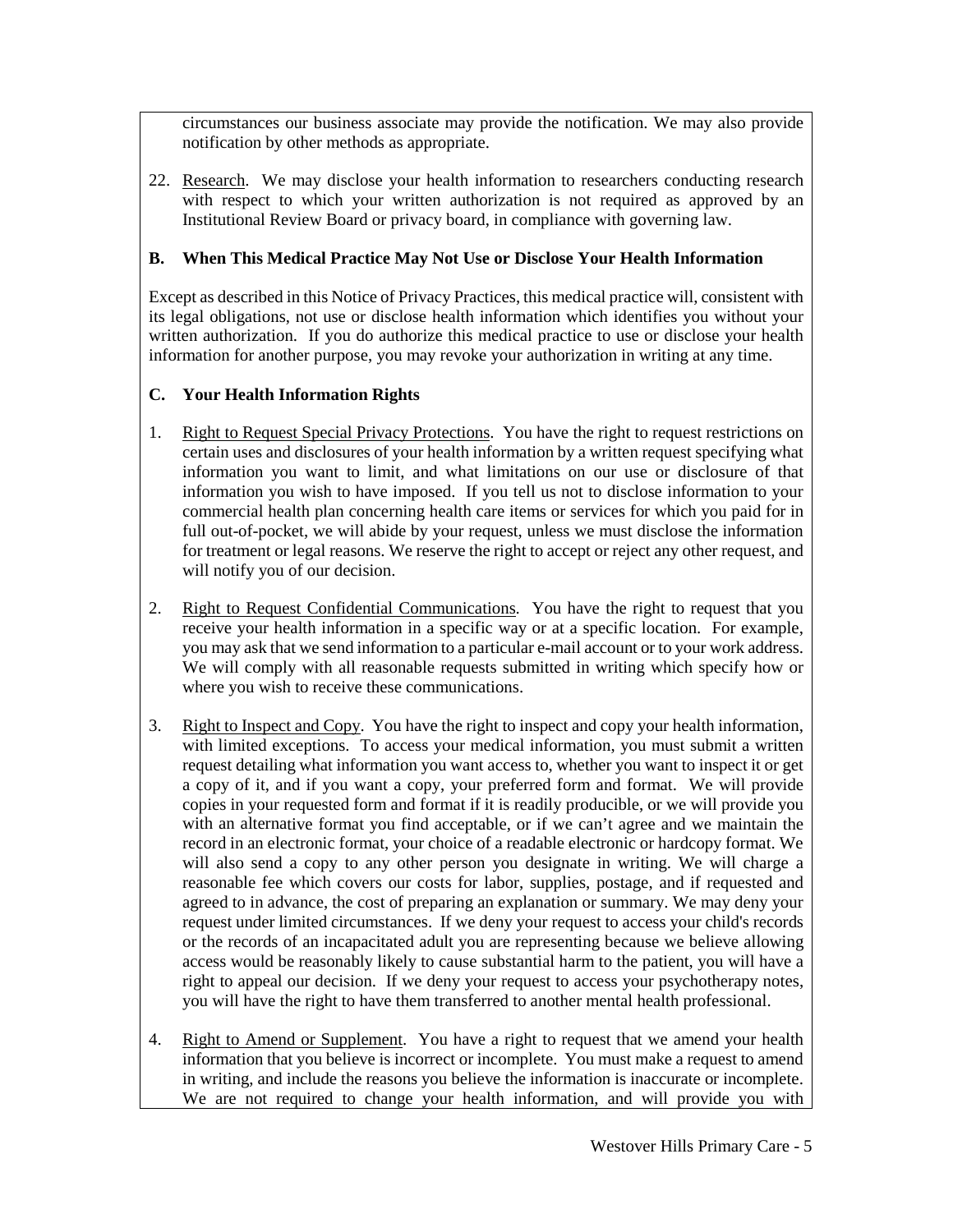information about this medical practice's denial and how you can disagree with the denial. We may deny your request if we do not have the information, if we did not create the information (unless the person or entity that created the information is no longer available to make the amendment), if you would not be permitted to inspect or copy the information at issue, or if the information is accurate and complete as is. If we deny your request, you may submit a written statement of your disagreement with that decision, and we may, in turn, prepare a written rebuttal. All information related to any request to amend will be maintained and disclosed in conjunction with any subsequent disclosure of the disputed information.

- 5. Right to an Accounting of Disclosures. You have a right to receive an accounting of disclosures of your health information made by this medical practice, except that this medical practice does not have to account for the disclosures provided to you or pursuant to your written authorization, or as described in paragraphs 1 (treatment), 2 (payment), 3 (health care operations), 6 (notification and communication with family) and 18 (specialized government functions) of Section A of this Notice of Privacy Practices or disclosures for purposes of research or public health which exclude direct patient identifiers, or which are incident to a use or disclosure otherwise permitted or authorized by law, or the disclosures to a health oversight agency or law enforcement official to the extent this medical practice has received notice from that agency or official that providing this accounting would be reasonably likely to impede their activities.
- 6. Right to a Paper or Electronic Copy of this Notice. You have a right to notice of our legal duties and privacy practices with respect to your health information, including a right to a paper copy of this Notice of Privacy Practices, even if you have previously requested its receipt by e-mail.

If you would like to have a more detailed explanation of these rights or if you would like to exercise one or more of these rights, contact our Privacy Officer listed at the top of this Notice of Privacy Practices.

# <span id="page-5-0"></span>**D. Changes to this Notice of Privacy Practices**

We reserve the right to amend this Notice of Privacy Practices at any time in the future. Until such amendment is made, we are required by law to comply with the terms of this Notice currently in effect. After an amendment is made, the revised Notice of Privacy Protections will apply to all protected health information that we maintain, regardless of when it was created or received. We will keep a copy of the current notice posted in our reception area, and a copy will be available at each appointment. We will also post the current notice on our website [www.WestoverHillsPrimaryCare.com](http://www.westoverhillsprimarycare.com/)

# <span id="page-5-1"></span>**E. Complaints**

Complaints about this Notice of Privacy Practices or how this medical practice handles your health information should be directed to our Privacy Officer listed at the top of this Notice of Privacy Practices.

If you are not satisfied with the manner in which this office handles a complaint, you may submit a formal complaint to:

# **OCRMail@hhs.gov**